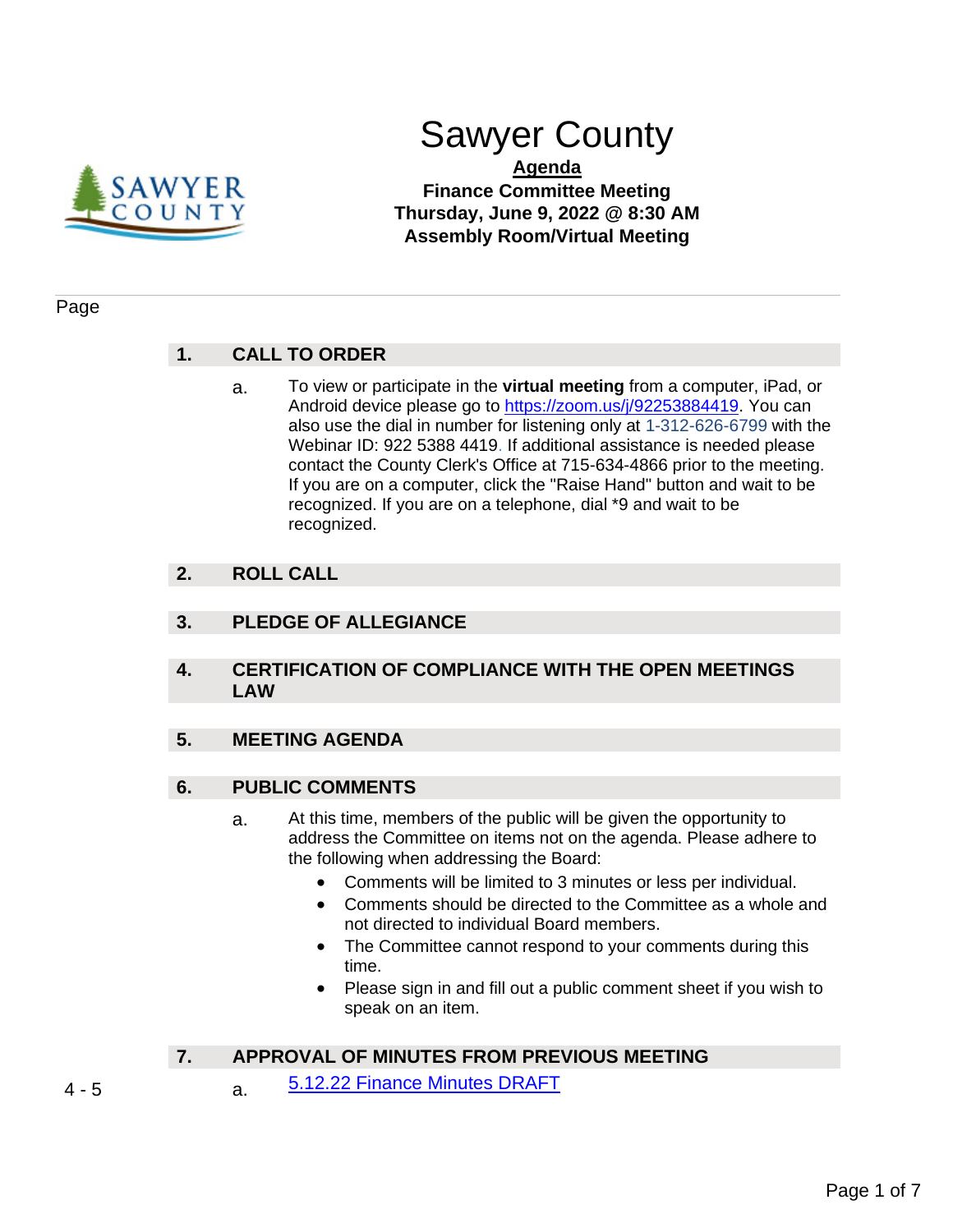#### **8. TREASURER'S REPORT**

6 - 7 **a.** [DOR Annual County Sales Tax Distribution June Rpt](#page-5-0)

- **9. OPIOID SETTLEMENT UPDATE**
- **10. FUNDS FROM AIRPORT SUM OF \$5,000 FOR CIVIL AIR PATROL (DISCUSSION AND POSSIBLE ACTION)**
- **11. EMS/LIFEQUEST BILLING UPDATE**
- **12. CARBON CREDIT UPDATE & DISCUSSION**
- **13. GRANT WRITING UPDATE**
- **14. BUDGET PROJECTIONS FOR OUT-OF-COUNTY PLACEMENT**
- **15. COURTHOUSE EXPANSION/RENOVATION BUDGET UPDATE**
- **16. ADDRESSING FUNDING GAP UPPER BRUNET DAM PROJECT - BID RESULTS**
- **17. RESOLUTION TO CONSIDER WAGE ADJUSTMENTS AND RETENTION PAY (DISCUSSION AND POSSIBLE ACTION)**
- **18. ARPA FUNDS UPDATE AND PROCESS**
- **19. FUTURE AGENDA ITEMS**
- **20. CORRESPONDENCE, REPORTS FROM CONFERENCES AND MEETINGS, OTHER MATTERS FOR DISCUSSION ONLY**

#### **DISCLAIMER:**

*A quorum of the County Board of Supervisors or of any of its committees may be present at this meeting to listen and observe. Neither the Board nor any of the committees have established attendance at this meeting as an official function of the Board or committee(s) or otherwise made a determination that attendance at the meeting is necessary to carry out the Board or committee's function. The only purpose for other supervisors attending the meeting is to listen to the information presented. Neither the Board nor any committee (other than the committee providing this notice and agenda) will take any official action with respect to this noticed meeting.*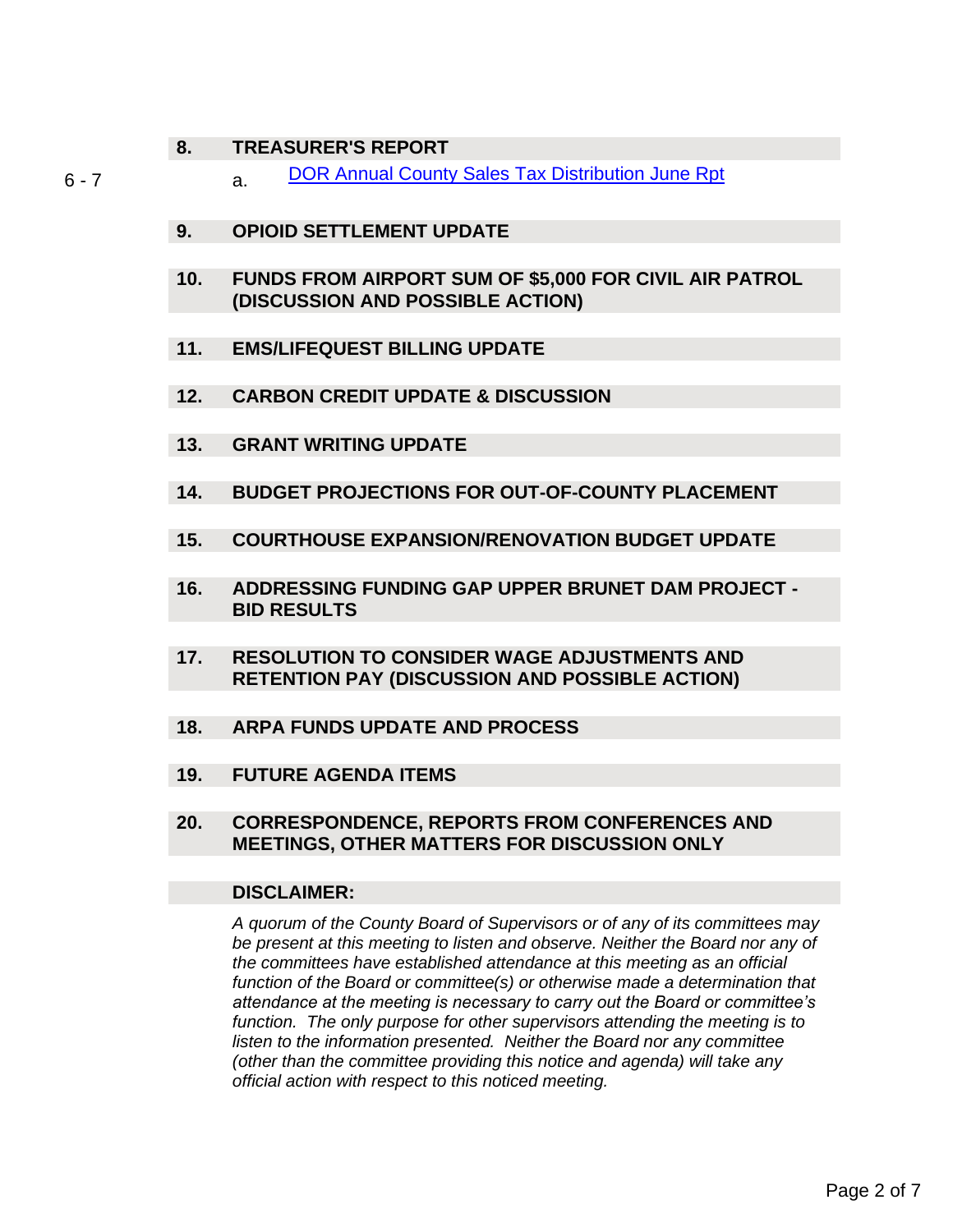*Copy sent via email to: County Clerk and News Media. Note: Any person wishing to attend whom, because of a disability, requires accommodation should call the Sawyer County Clerk's Office (715.634.4866) at least 24 hours before the scheduled meeting so appropriate arrangements can be made.*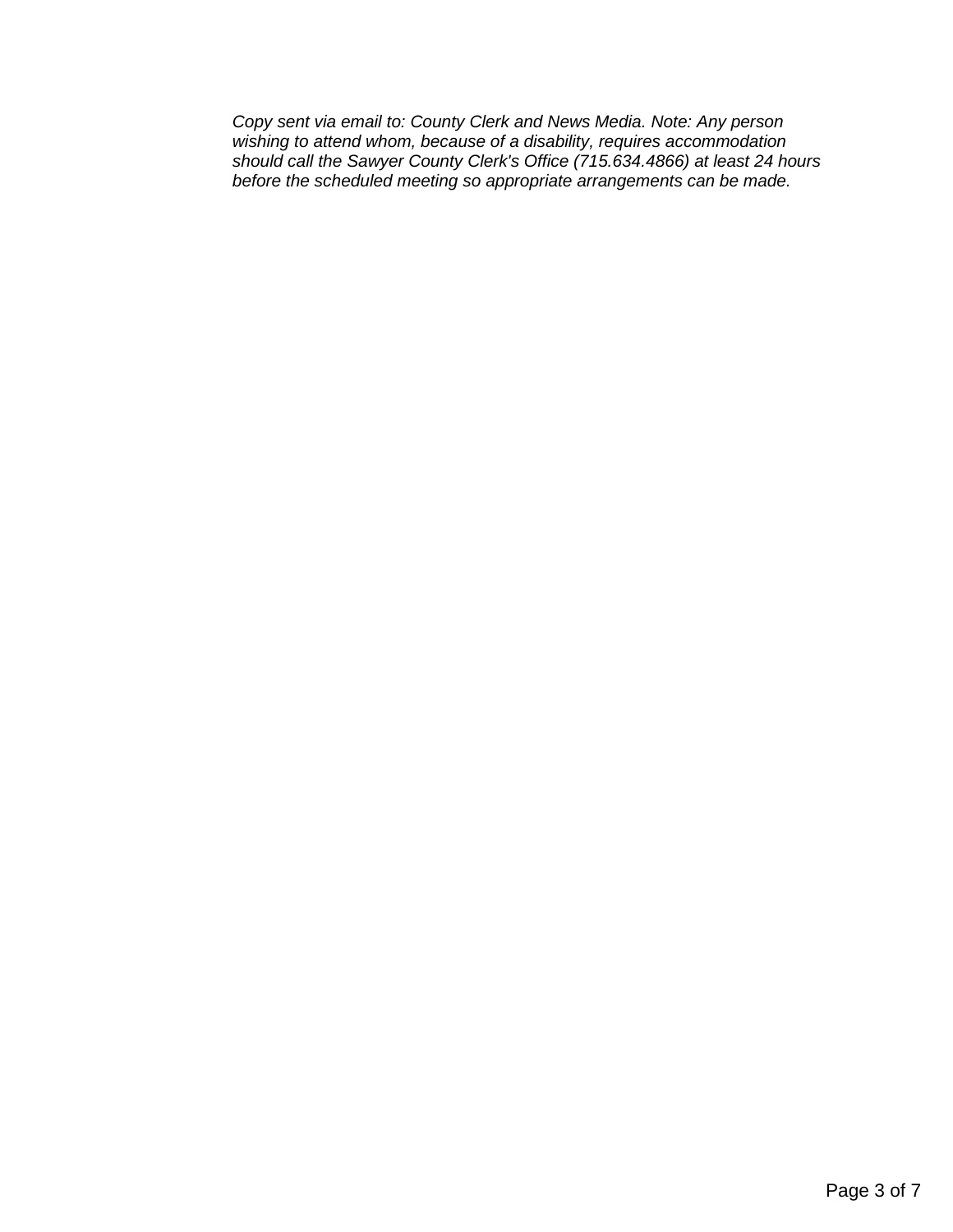<span id="page-3-0"></span>**Minutes of the May 12th meeting of the Sawyer County Finance Committee Of the Sawyer County Board of Supervisors Assembly Room; Sawyer County**



**Voting Committee Members (X) Present: Others Present:**  $\boxtimes$  Chair: **Ron Kinsley Andy Albarado** Tweed Shuman  $\boxtimes$  Vice Chair: John Righeimer Lynn Fitch Lynn Fitch Mike Keefe  $\boxtimes$  Tom Duffy  $\Box$  Tom Duffy  $\Box$  Tom Duffy  $\Box$  Tom Duffy  $\Box$  Linda Zillmer  $\boxtimes$  Stacey Hessel - Virtual  $\blacksquare$  Ron Buckholtz  $\boxtimes$  Dale Schleeter

**Call to Order –** Clerk Fitch called the meeting to order at 8:30 am.

**Certification of Compliance** with the open meeting law was met. Roll Call taken and quorum was met.

**Elections --** Chair Fitch conducted the election of the Chair and Vice Chair. A motion was made by Mr. Duffy to nominate Ron Kinsley as Chair. With no other nominations coming forth, a voice vote was cast to unanimously accept the nomination of Ron Kinsley as Chair; motion carried without negative vote. A motion was made by Ms. Hessel to nominate John Righeimer as Vice Chair. With no other nominations coming forth, a voice vote was cast to unanimously accept the nomination of John Righeimer as Vice Chair; motion carried without negative vote.

#### **Meeting Agenda –**

**Public Comments –**

**Minutes of the previous meeting –** A motion was made by Mr. Duffy to approve the minutes of the April 14, 2022, meeting; second by Ms. Hessel. Motion carried without negative vote.

**Treasurer's Report** – A sales tax report was provided.

**ARPA Funds Update and Process** -- A resolution for ARPA funds use for Civil Air Patrol has been re-presented to the Committee. A motion was made by Ms. Hessel to approve the Civil ARPA request; hearing no second, the motion fails. Public comments were made by Linda Zillmer.

**2023 Budget Guidelines --** A written report was provided. Mr. Keefe reviewed the budget process. The guidelines are those that the Administrator would follow as he develops the next budget. This year's budget will be affected by the pending labor negotiations with the Sheriff's Department.

**Resolution to Designate General Fund Balance** -- Mr. Keefe presented the resolution that would allow us to designate \$1,300,000 to cover the HHS budget shortage, and re-establish \$300,000 in Resource Development Fund Dam Projects. Ms. Hessel made a motion to approve the resolution and forward to County Board; second by Mr. Righeimer. Motion carried without negative vote.

**Carbon Tax Credit Update** -- Mr. Albarado advised that Bluesource will make a presentation at County Board meeting and be available to answer questions.

**Grant Writing Options** -- Mr. Albarado followed up with grant writing options and will begin discussions at department head meetings. He will also talk to larger counties that have grant writing departments.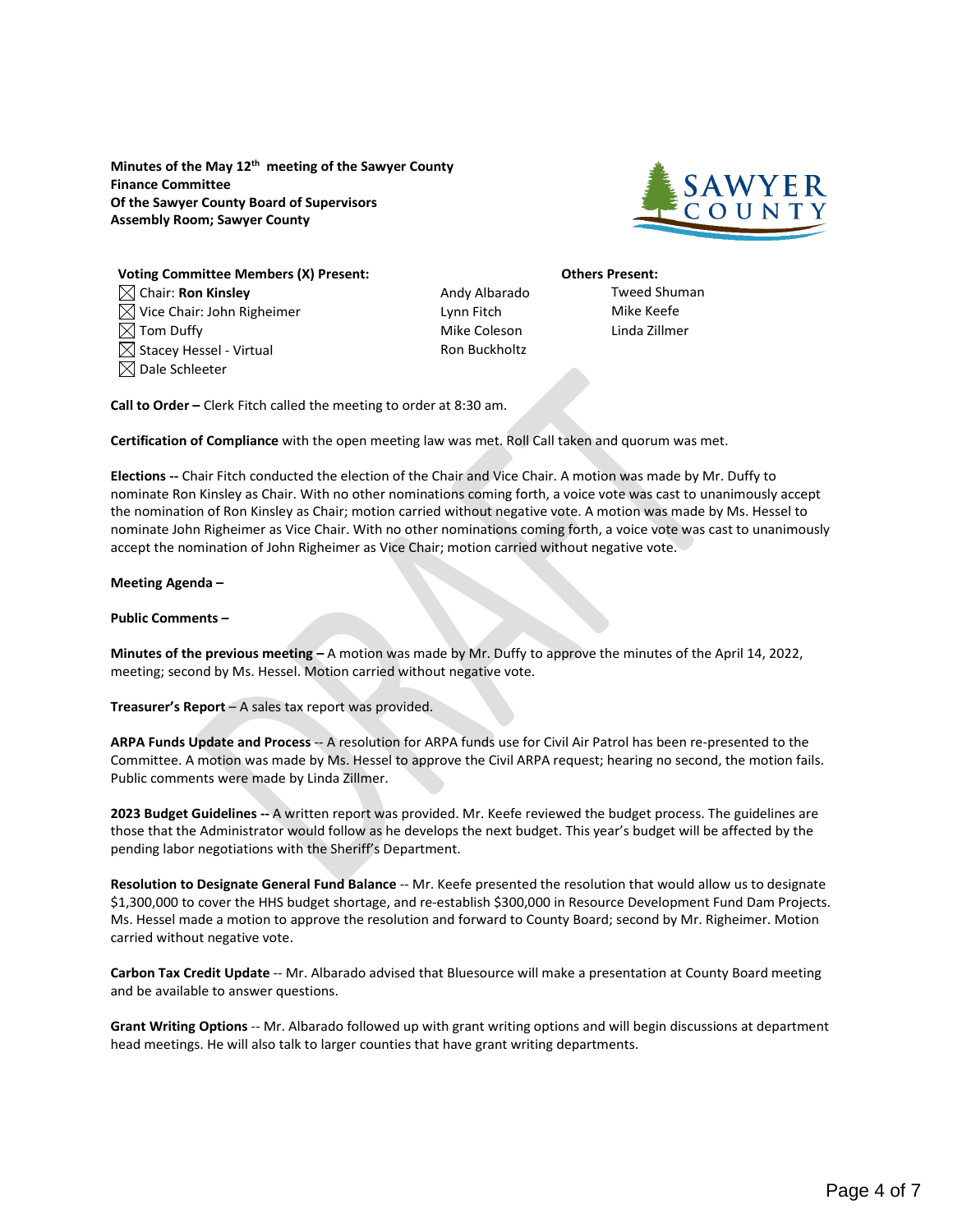**Opioid Settlement Update** -- Mr. Albarado advised that a national settlement administrator was appointed last month. This will begin the process of distribution. We should hear within 60 days what the amount will be and could start in the 3<sup>rd</sup> quarter; it is based on per capita. Eligible uses will be identified.

**Future Agenda Items –** Grant Writing Options; Opioid Settlement Update; Budget Projections for Out-of-County Placements

**Meeting Date/Time –** The next meeting of the Finance Committee will be Thursday, June 9, at 8:30 am in the Assembly Room.

Meeting adjourned at 9:26 am Minutes recorded by Lynn Fitch, County Clerk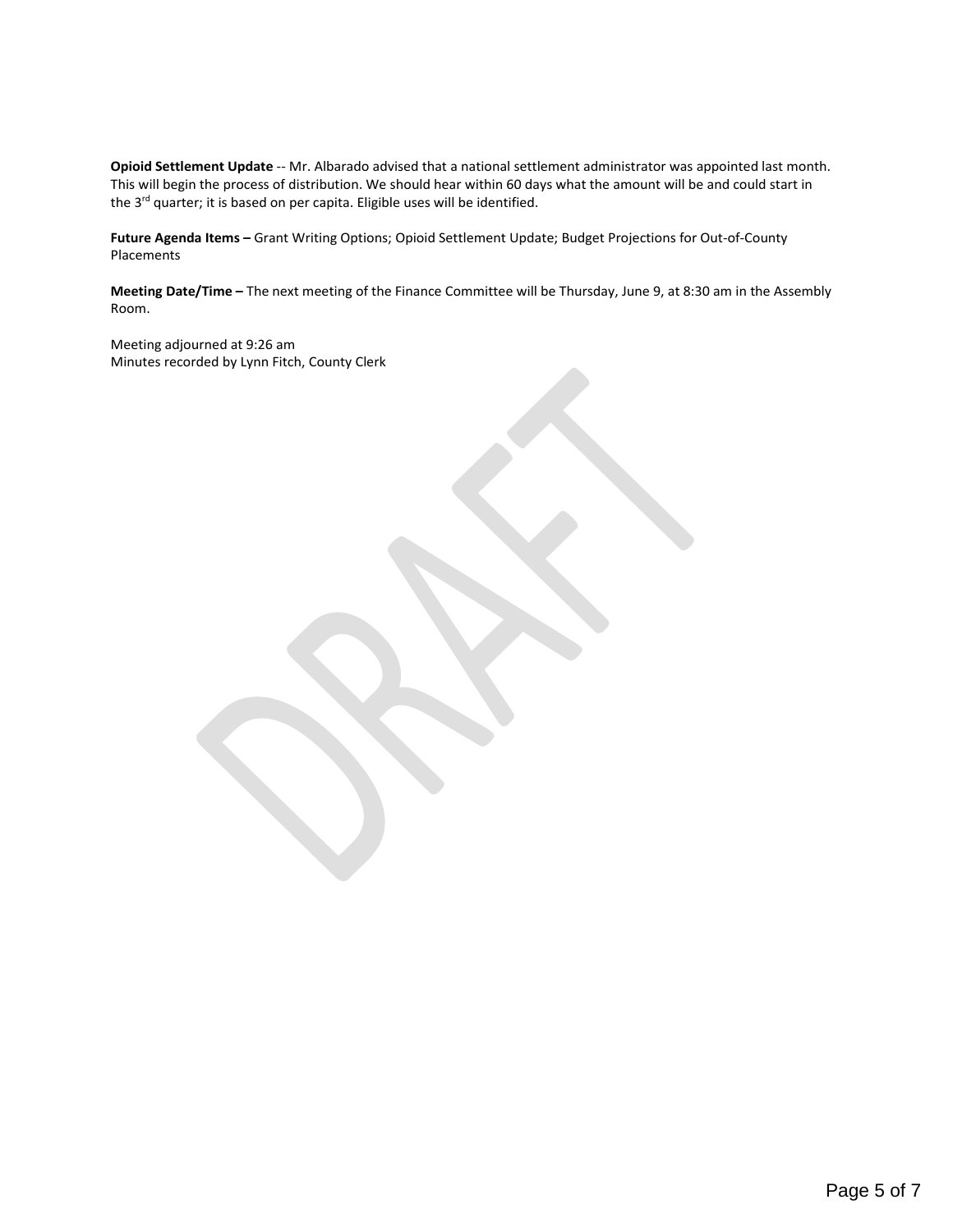<span id="page-5-0"></span>